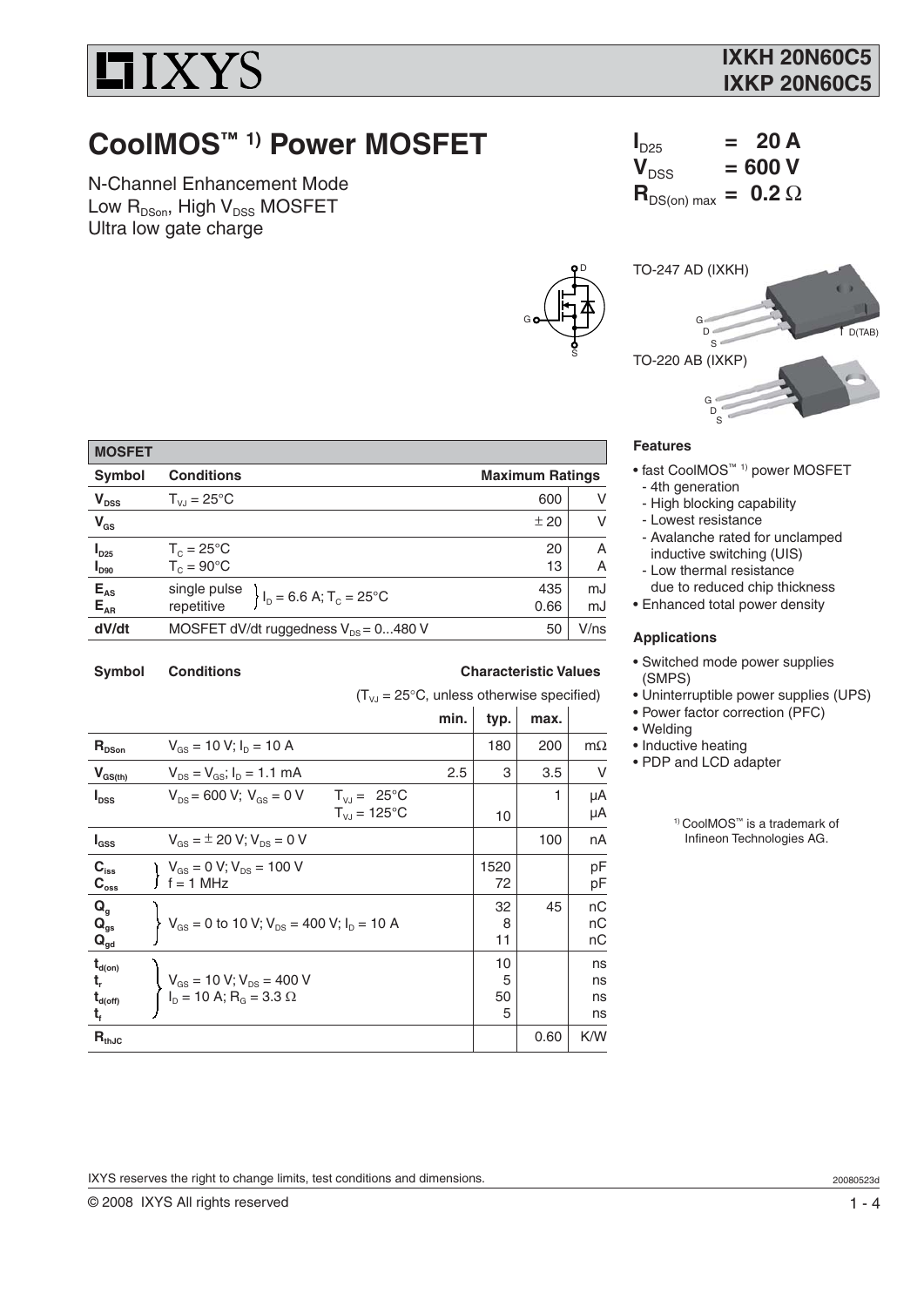

**Source-Drain Diode**

Symbol Conditions **Conditions** Characteristic Values

 $(T_{\text{VJ}} = 25^{\circ} \text{C}$ , unless otherwise specified)

|                            |                                                                   | min. | typ. | max. |    |
|----------------------------|-------------------------------------------------------------------|------|------|------|----|
| Iς                         | $V_{gs} = 0 V$                                                    |      |      | 10   | Α  |
| $\mathsf{V}_{\mathsf{SD}}$ | $I_{\rm E} = 10 \text{ A}; V_{\rm GS} = 0 \text{ V}$              |      | 0.9  | 1.2  | V  |
| ւր                         |                                                                   |      | 340  |      | ns |
| $Q_{\text{RM}}$            | $I_F = 10$ A; $-dI_F/dt = 100$ A/ $\mu$ s; V <sub>B</sub> = 400 V |      | 5.5  |      | μC |
| l <sub>RM</sub>            |                                                                   |      | 33   |      | A  |

| <b>Component</b>                                           |                                             |                  |                        |                             |  |  |  |
|------------------------------------------------------------|---------------------------------------------|------------------|------------------------|-----------------------------|--|--|--|
| <b>Symbol</b>                                              | <b>Maximum Ratings</b><br><b>Conditions</b> |                  |                        |                             |  |  |  |
| $\mathsf{T}_{\mathsf{vJ}}$<br>${\mathsf T}_{\textsf{stg}}$ | operating                                   |                  | $-55+150$<br>$-55+150$ | $^{\circ}C$<br>$^{\circ}C$  |  |  |  |
| $M_{d}$                                                    | mounting torque                             | TO-247<br>TO-220 | 0.81.2<br>0.40.6       | <b>Nm</b><br>N <sub>m</sub> |  |  |  |

| <b>Symbol</b>     | <b>Characteristic Values</b><br><b>Conditions</b> |                  |      |              |      |            |
|-------------------|---------------------------------------------------|------------------|------|--------------|------|------------|
|                   |                                                   |                  | min. | typ.         | max. |            |
| $R_{\text{thCH}}$ | with heatsink compound                            | TO-247<br>TO-220 |      | 0.25<br>0.50 |      | K/W<br>K/W |
| Weight            | TO-247<br>TO-220                                  |                  |      | 6<br>2       |      | g<br>g     |

IXYS reserves the right to change limits, test conditions and dimensions.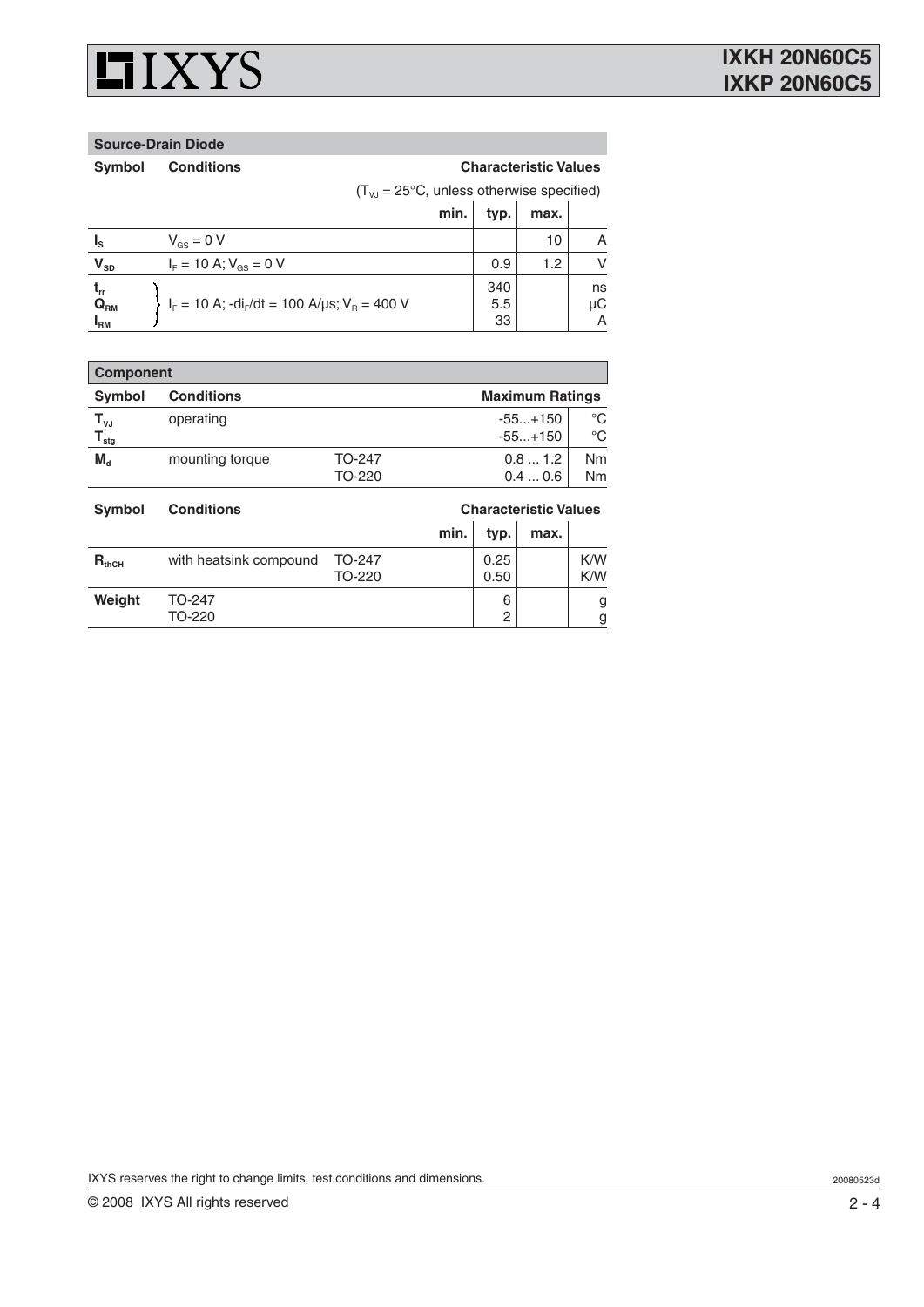

### **TO-247 AD Outline**



| Symbol         | <b>Inches</b> |               | <b>Millimeters</b> |           |
|----------------|---------------|---------------|--------------------|-----------|
|                | min           | max           | min                | max       |
| A              | 0.185         | 0.209         | 4.70               | 5.30      |
| A <sub>1</sub> | 0.087         | 0.102         | 2.21               | 2.59      |
| A2             | 0.059         | 0.098         | 1.50               | 2.49      |
| D              | 0.819         | 0.845         | 20.79              | 21.45     |
| E              |               | 0.610 0.640   | 15.48              | 16.24     |
| E2             |               | 0.170 0.216   |                    | 4.31 5.48 |
| e              | 0.215 BSC     |               |                    | 5.46 BSC  |
| L              | 0.780         | 0.800         | 19.80              | 20.30     |
| L1             |               | 0.177         |                    | 4.49      |
| ØΡ             | 0.140         | 0.144         | 3.55               | 3.65      |
| Q              |               | $0.212$ 0.244 | 5.38               | 6.19      |
| S              | 0.242 BSC     |               | 6.14 BSC           |           |
| b              | 0.039         | 0.055         | 0.99               | 140       |
| b <sub>2</sub> | 0.065         | 0.094         | 1.65               | 2.39      |
| b <sub>4</sub> | 0.102         | 0.135         | 2.59               | 3.43      |
| c              | 0.015         | 0.035         | 0.38               | 0.89      |
| D <sub>1</sub> | 0.515         |               | 13.07              |           |
| D <sub>2</sub> | 0.020         | 0.053         | 0.51               | 1.35      |
| E <sub>1</sub> | 0.530         |               | 13.45              |           |
| ØP1            |               | 0.291         |                    | 7.39      |

**TO-220 AB Outline**



| Dim. | Millimeter |       | Inches |       |  |  |
|------|------------|-------|--------|-------|--|--|
|      | Min.       | Max.  | Min.   | Max.  |  |  |
| А    | 12.70      | 13.97 | 0.500  | 0.550 |  |  |
| в    | 14.73      | 16.00 | 0.580  | 0.630 |  |  |
| C    | 9.91       | 10.66 | 0.390  | 0.420 |  |  |
| D    | 3.54       | 4.08  | 0.139  | 0.161 |  |  |
| F    | 5.85       | 6.85  | 0.230  | 0.270 |  |  |
| F    | 2.54       | 3.18  | 0.100  | 0.125 |  |  |
| G    | 1.15       | 1.65  | 0.045  | 0.065 |  |  |
| н    | 2.79       | 5.84  | 0.110  | 0.230 |  |  |
| J    | 0.64       | 1.01  | 0.025  | 0.040 |  |  |
| κ    | 2.54       | BSC   | 0.100  | BSC   |  |  |
| м    | 4.32       | 4.82  | 0.170  | 0.190 |  |  |
| N    | 1.14       | 1.39  | 0.045  | 0.055 |  |  |
| Q    | 0.35       | 0.56  | 0.014  | 0.022 |  |  |
| R    | 2.29       | 2.79  | 0.090  | 0.110 |  |  |
|      |            |       |        |       |  |  |







IXYS reserves the right to change limits, test conditions and dimensions.

© 2008 IXYS All rights reserved 3 - 4